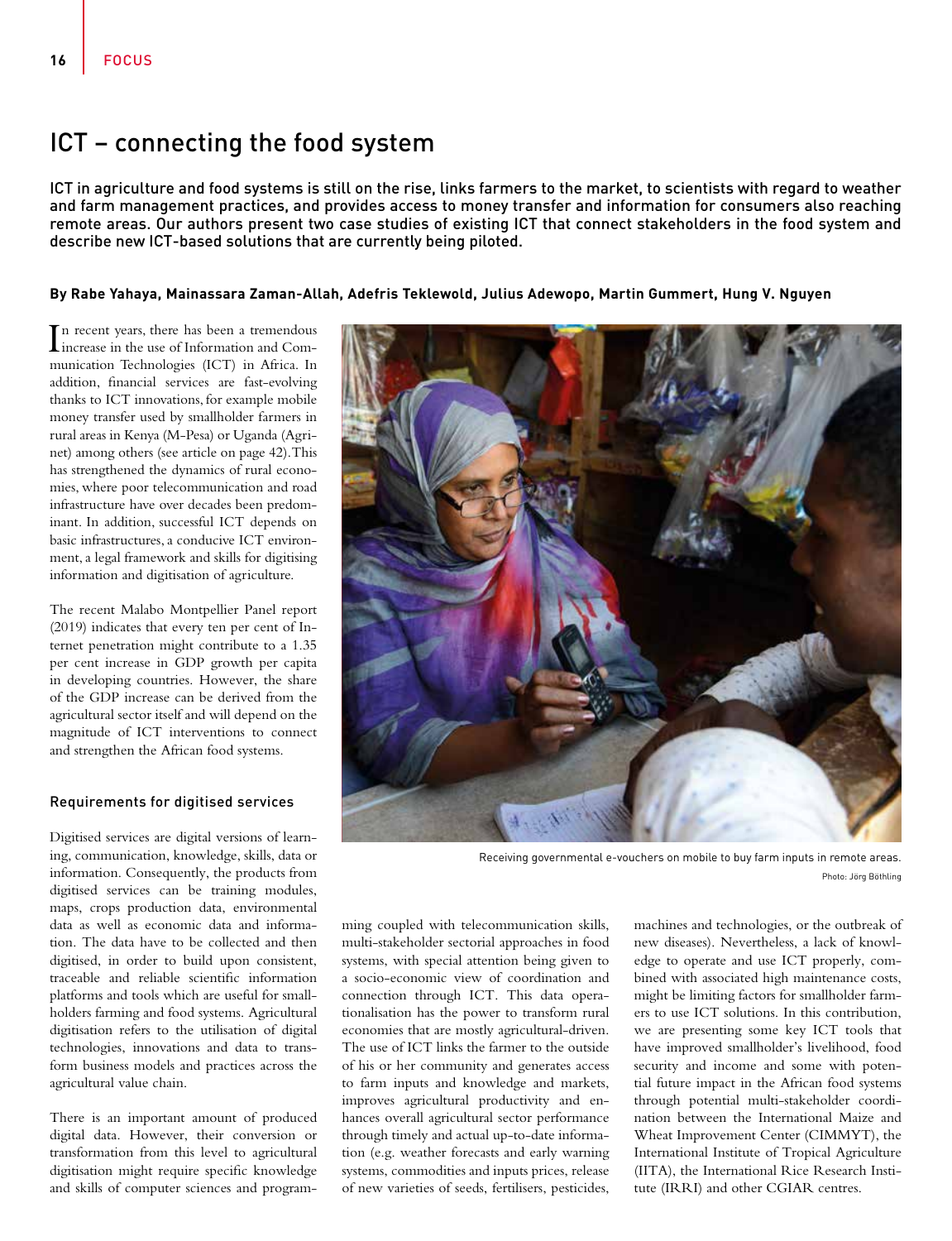# **Coming soon…**

# **Pilots of ICT solutions, currently tested by CIMMYT, IITA and IRRI**

**Disease Surveillance App (IITA) –** the ICT-based surveillance tool is based on a citizen-science approach and helps banana farmers in East Africa to combat the spread of Banana Xanthomonas Wilt (BXW), a bacterial disease that affects banana plants and leads to a total loss of infected banana stands. Structurally, the tool has four modules, namely threat/impact of BXW, stepwise diagnosis, management/control of BXW, and proven agronomic practices for banana production. This digital innovation is envisioned to serve the dual purpose of empowering farmers while strengthening the capacity of local institutions (e.g. the Rwanda Agricultural and Animal Resources Board).

**Mobile-based [near-] real-time food price crowd-sourcing (IITA) –** the commodity food price is considered as one of the critical indicators of food security because it impacts affordability and nutritional choices of consumers, especially those in the low-income countries. By using open data kit-based survey tools through smartphones, prospective volunteers were enlisted to submit geo-referenced prices of four commodities (rice, beans, maize, and soybeans) from the farm-gate to the consumer gate in Nigeria. This citizen-science approach leverages on eclectic digital tools and platforms to crowdsource food price data. Also, the price data covers markets within both rural and urban areas, which can be very useful for the assessment of price transfer along the rural-urban spatial continuum.

Use of drones in agriculture (CIMMYT) – equipped with sensors, multispectral cameras and GPS receivers, drones can support farming systems efficiently. CIMMYT is using drones in Africa aiming to provide decision support to farmers through consistent data collection, reduction of the time and financial effort required to collect and analyse data and thus predicting variables for yield, biomass and other traits. Indicators such as the Normalised Difference Vegetation Index (NDVI), chlorophyll rate, leaf area index, water/nitrogen stress, flowering, etc. are crucial for CIMMYT scientists to provide decision support to farmers and seed companies on crop senescence, vigour, plant counting, pesticides/ fertiliser sensitivity and yield prediction.

**a) Farm crop senescence –** through drone imagery, crop aging can be determined. This categorisation, especially with time series data, enables the evaluation of crop stress severity and might support farmers either to start a farm harvest or schedule the appropriate timing for crop harvesting. The key advantage of the drone approach is that it is faster and cheaper compared to the methods commonly used which are essentially manual and/or by require scoring, and are therefore often subjective, time-consuming and expensive.

**b) Plant counting –** plant count evaluates the yield component attribute and germination rate, which is difficult to assess. This is labour-intensive work that can be facilitated by drones. The Figure on the left shows how plant counts are performed using drone imagery. The process can be automated and used routinely to conduct plant population assessments. The results can help to reduce seed production and yield estimation costs, which can incentivise farmers to adopt more improved seed.

**3D printer (IRRI) –** 3D printing has a huge potential to address the problems in existing spare part supply chains of agricultural machineries in developing countries such as long delivery times, availability, low quality and high cost of parts, or even parts that don't fit. Farmers will benefit from timelier and better quality in machinery contract service provision and machinery owners from reduced downtime and cost. Even the original equipment manufacturers can benefit from savings by not stocking parts that are rarely needed. A locally developed 3D printing service network should be in place to take advantage of the technology. Intellectual property and rights management will have to be a key component of any business model since copying other companies' parts would in most cases violate the latter.

App for optimised scheduling of combine harvesters (IRRI) - EasyHarvest provides a platform for farmers in selecting best options to book services such as combine harvesters at their own convenience, using their smartphone or the computer. Service providers and farm managers would be able to anticipate and optimise scheduling for more effective and efficient use of machines, higher net profits and sustained business operations. This App Platform is further being developed to connect and benefit farmers, service providers, consumers and the environment by potentially reducing rice harvesting costs by at least 10 per cent, post-harvest losses by 2-5 per cent and greenhouse gas emissions by 5-10 per cent thanks to less loss and waste.